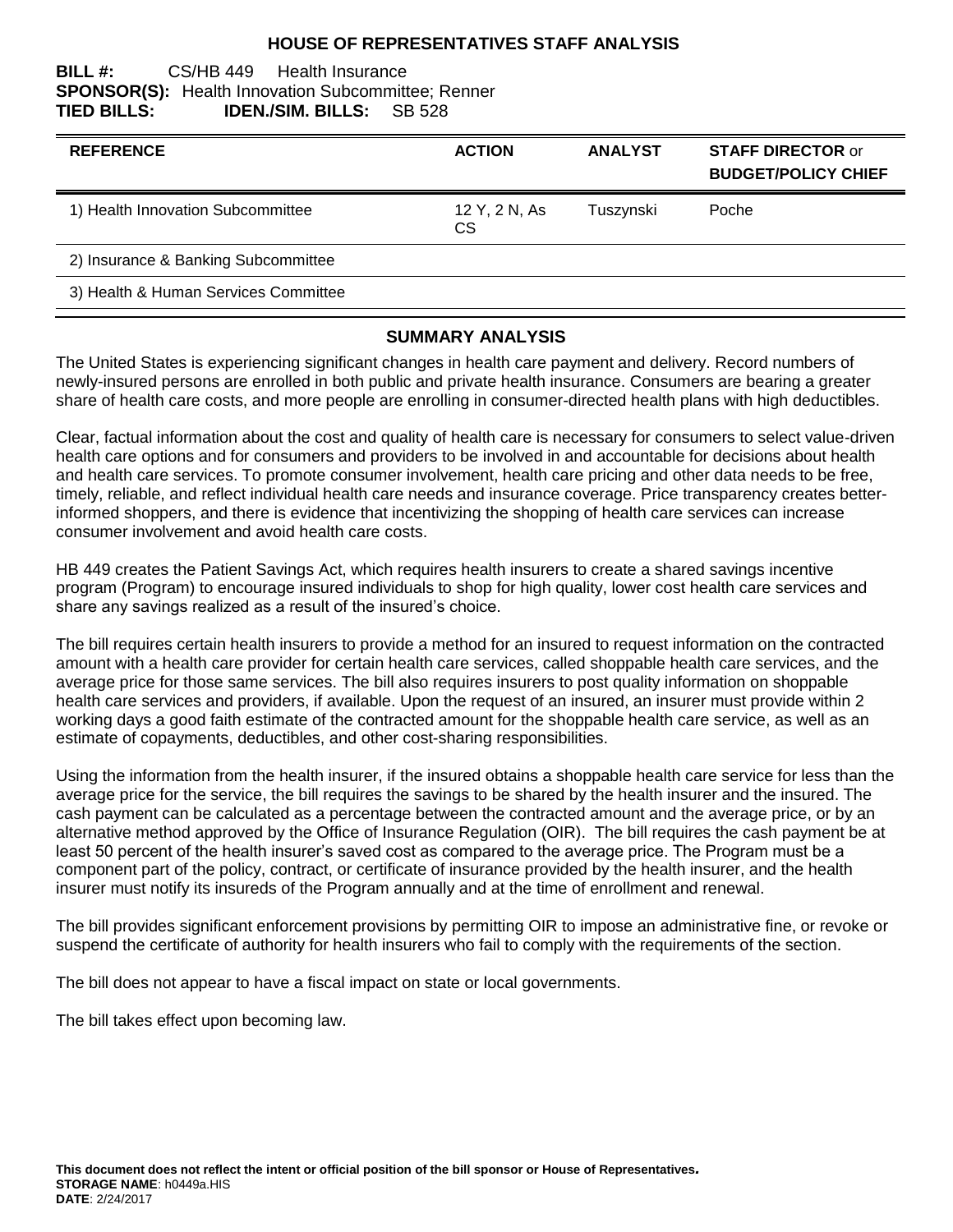## **FULL ANALYSIS**

# **I. SUBSTANTIVE ANALYSIS**

A. EFFECT OF PROPOSED CHANGES:

## **Background**

## Health Care Price Transparency

The United States is experiencing significant changes in health care payment and delivery. Record numbers of newly-insured persons are enrolled in both public and private health insurance. Consumers are bearing a greater share of health care costs, and more people are enrolling consumer-directed health plans with high deductibles. Clear, factual information about the cost and quality of health care is necessary for consumers to select value-driven health care options and for consumers and providers to be involved in and accountable for decisions about health and health care services. To promote consumer involvement, health care pricing and other data needs to be free, timely, reliable, and reflect individual health care needs and insurance coverage.

Price transparency in health care can have different definitions. The term can refer to the availability of provider-specific information on the price for a specific health care service or set of services to consumers and other interested parties.<sup>1</sup> Price can be defined as an estimate of a consumer's complete cost of a health care service or services that reflects any negotiated discounts; is inclusive of all costs to the consumer associated with a service or services, including hospital, physician, and lab fees; and identifies a consumer's out-of-pocket cost.<sup>2</sup> Further, price transparency can be considered "readily available information on the price of health care services that, together with other information, helps define the value of those services and enables patients and other care purchasers to identify, compare, and choose providers that offer the desired level of value."<sup>3</sup> Indeed, the definition of the price or cost of health care has different meanings depending on who is incurring the cost.<sup>4</sup>

Price Waterhouse Cooper's Health Research Institute projects health care costs to rise 6.5 percent in 2017.<sup>5</sup> While this is the same rise in cost as 2016, the rate is still expanding faster than inflation.<sup>6</sup>

As health care costs continue to rise, most health insurance buyers are asking their consumers to take on a greater share of their costs, increasing both premiums and out-of-pocket expenses. According to the Kaiser Family Foundation, more than one in four Americans with private insurance is enrolled in a high deductible health plan (HDHP). Enrollment in HDHPs has increased 8 percent since 2014. According to Mercer's latest survey of employer health plans, nearly 3 in 10 employees were enrolled in an HDHP in 2016. $<sup>7</sup>$ </sup>

 $\overline{a}$ 

<sup>&</sup>lt;sup>1</sup> Government Accounting Office, Meaningful Price Information is Difficult for Consumers to Obtain Prior to Receiving Care, September 2011, page 2, available a[t http://www.gao.gov/products/GAO-11-791.](http://www.gao.gov/products/GAO-11-791)  $\frac{2}{3}$  Id.

<sup>3</sup> Healthcare Financial Management Association, *Price Transparency in Health Care: Report from the HFMA Price Transparency Task Force*, page 2, 2014, available at <u>http://www.hfma.org/WorkArea/DownloadAsset.aspx?id=22279</u>.<br><sup>4</sup> Id.

<sup>&</sup>lt;sup>5</sup> PwC, Health Research Institute, *Behind the Numbers, 2017*, available at [http://www.pwc.com/us/en/health-industries/behind-the](http://www.pwc.com/us/en/health-industries/behind-the-numbers.html)[numbers.html](http://www.pwc.com/us/en/health-industries/behind-the-numbers.html) (last accessed February 19, 2017).

<sup>&</sup>lt;sup>6</sup> Here's Why You'll Likely Pay More for Your Employer-Sponsored Health Insurance, Fortune Health, June, 21, 2016, available at <http://fortune.com/2016/06/21/health-care-rising-costs/> (last accessed February 19, 2017).

<sup>7</sup> Mercer, *Mercer survey: Health benefit cost growth slows to 2.4% in 2016 as enrollment in high-deductible plans climbs*, October 26, 2016, available at<https://www.mercer.com/newsroom/national-survey-of-employer-sponsored-health-plans-2016.html> (last viewed February 19, 2017).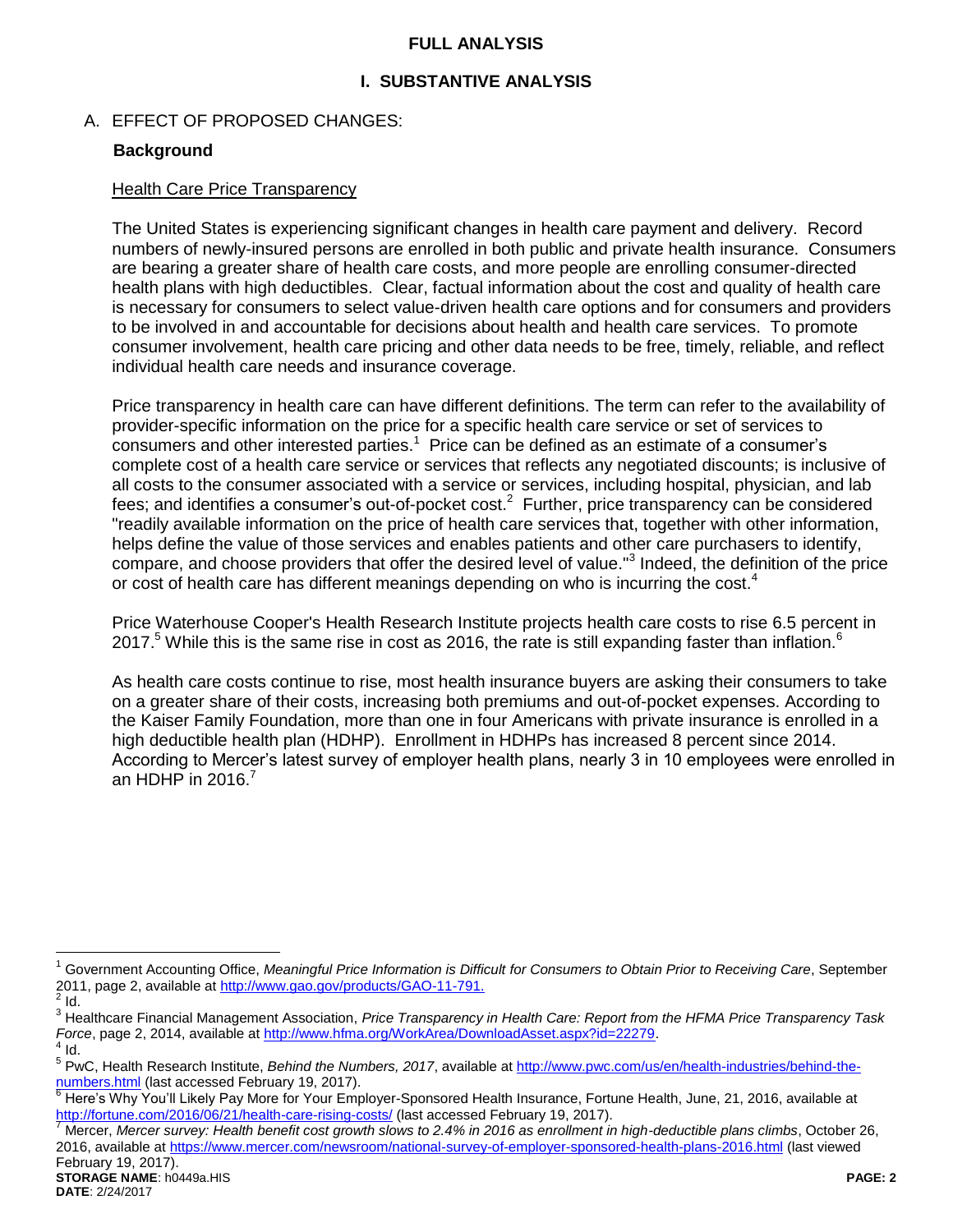

#### Percentage of Covered Workers Enrolled in an HDHP/HRA or HSA-Qualified HDHP, 2006-2016

NOTE: Covered Workers enrolled in an HDHP/SO are enrolled in either an HDHP/HRA or a HSA-Qualified HDHP. For more information, see the Survey Methods Section. The percentages of covered workers enrolled in an HDHP/SO may not equal the sum of HDHP/HRA and HSA-Qualified HDHP enrollment estimates due to rounding. SOURCE: Kaiser/HRET Survey of Employer-Sponsored Health Benefits, 2006-2016.

Most covered workers face additional out-of-pocket costs when they use health care services, such as co-payments or coinsurance for physician visits and hospitalizations. Eighty-three percent of covered workers have a general annual deductible for single coverage that must be met before most services are paid for by the plan.<sup>8</sup>

Among covered workers with a general annual deductible, the average deductible amount for single coverage is \$1,478. $^9$  The average annual deductible is similar to last year (\$1,318), but has increased from \$1,077 in 2015.<sup>10</sup> Deductibles differ by firm size; for workers in plans with a deductible, the average deductible for single coverage is \$2,069 in small firms, compared to \$1,238 for workers in large firms.<sup>11</sup> Sixty-five percent of covered workers in small firms are in a plan with a deductible of at least \$1,000 for single coverage compared to 45 percent in large firms; a similar pattern exists for those in plans with a deductible of at least \$2,000 (41 percent for small firms vs. 16 percent for large firms).<sup>12</sup>

Looking at the increase in deductible amounts over time does not capture the full impact of health care coverage for workers because the share of covered workers in plans with a general annual deductible also has increased significantly, from 55 percent in 2006 to 70 percent in 2010 to 83 percent in 2016. The average deductible for all covered workers in 2016 is \$1,318, up 28 percent from \$1077 in 2015, up 104 percent from \$646 in 2010, and up 335 percent from \$303 in 2006.

Sixty-five percent of covered workers employed by a firm of 3 to 199 employees are in a plan with a deductible of \$1,000 or more, while 45 percent of covered workers employed by a firm with 200 or more employee are in such a plan, more than four times the average in 2006.<sup>13</sup> The chart below shows the percent of workers enrolled in employer-sponsored insurance with an annual deductible of \$1,000 or more for single coverage by employer size for 2006 through 2016.<sup>14</sup>

  $\overline{\phantom{0}}$   $\overline{\phantom{0}}$   $\overline{\phantom{0}}$   $\overline{\phantom{0}}$   $\frac{1}{10}$ .  $\overline{1}$ d.  $13$  Id.

 $\overline{a}$ 

**STORAGE NAME**: h0449a.HIS **PAGE: 3 DATE**: 2/24/2017 <sup>14</sup> Supra, FN 5, Exhibit G.

<sup>8</sup> The Henry J. Kaiser Family Foundation, *2016 Employer Health Benefits Survey*, September 2016, page 3, available at <u><http://files.kff.org/attachment/Report-Employer-Health-Benefits-2016-Annual-Survey></u> (last accessed February 19, 2017).<br><sup>9</sup> Id. at pg. 4.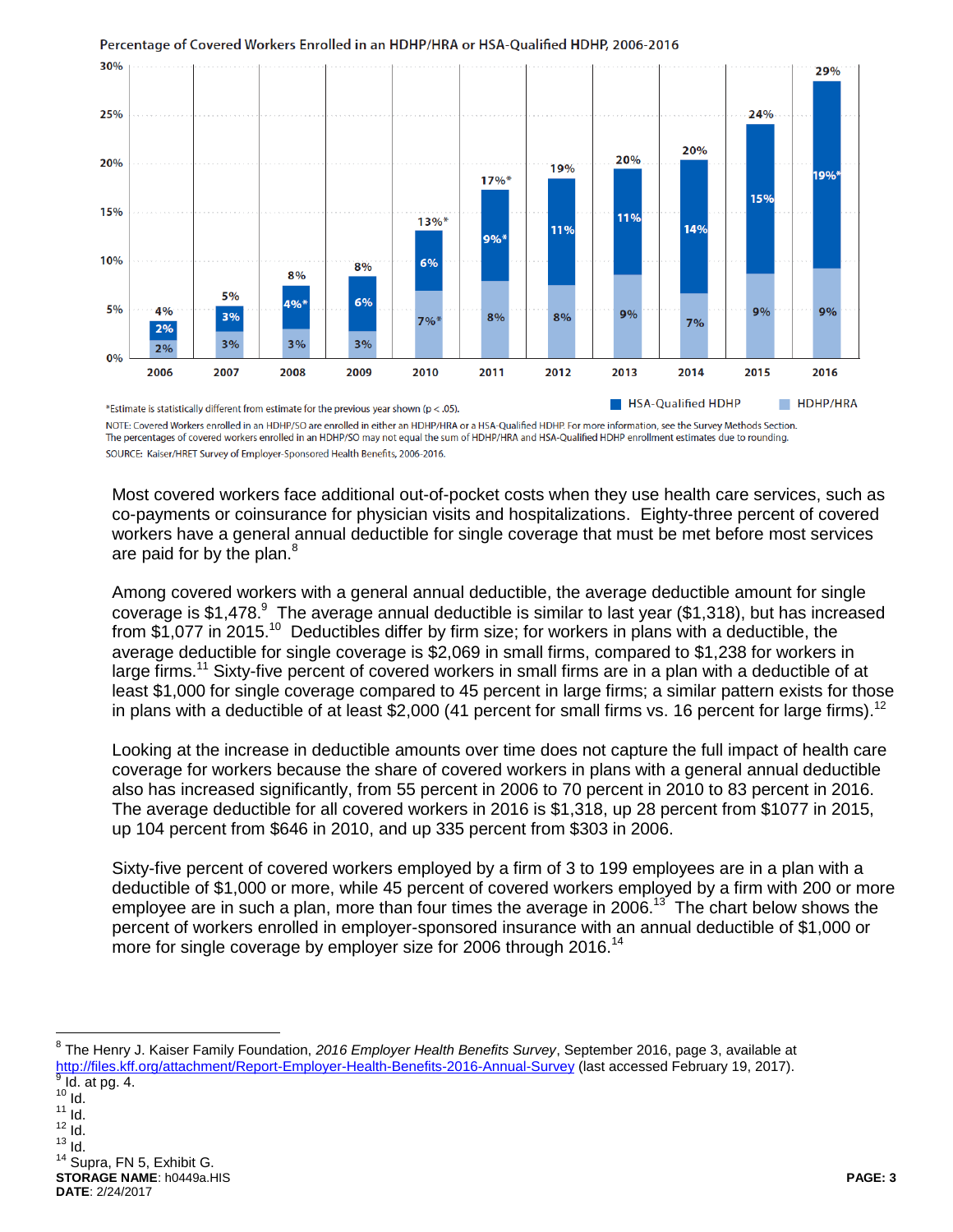

#### Percentage of Covered Workers Enrolled in a Plan with a General Annual Deductible of \$1,000 or More for Single Coverage, By Firm Size, 2006-2016

\* Estimate is statistically different from estimate for the previous year shown ( $p < .05$ ).

NOTE: These estimates include workers enrolled in HDHP/SO and other plan types. Average general annual health plan deductibles for PPOs, POS plans,

and HDHP/SOs are for in-network services.

SOURCE: Kaiser/HRET Survey of Employer-Sponsored Health Benefits, 2006-2016.

According to the 2016 Mercer National Survey of Employer-Sponsored Health Plans, 61 percent of employers with 500 or more employees currently offer consumer-driven health plans (CDHPs), up from 39 percent in 2013, while 80 percent of jumbo employers, those with 20,000 or more employees, offer CDHPs, up from 63 percent the previous year.<sup>15</sup> Further, according to the survey, more employers planned on offering CHDPs in 2017.

These trends, coupled with overall increases in health care expenditures, mean consumers now spend \$338.1 billion out-of-pocket annually.<sup>16</sup> Out-of-pocket medical spending by adults with employersponsored health insurance rose from \$810 per capita in 2014 to \$813 per capita in 2015.<sup>17</sup> Such spending accounted for 15.8 percent of total per capita health care expenditures in 2015.<sup>18</sup><br>Payer and Out-of-Pocket Spending Per Capita



for Insureds Younger than Age 65, 2012-2015

 $15$  Supra, FN 7.

 $\overline{a}$ 

<sup>16</sup> U.S. Dept. of Health and Human Services, Centers for Medicaid and Medicare Services, *National Health Expenditure Data Fact Sheet-Historical National Health Expenditures, 2015*, available a[t https://www.cms.gov/research-statistics-data-and-systems/statistics](https://www.cms.gov/research-statistics-data-and-systems/statistics-trends-and-reports/nationalhealthexpenddata/nhe-fact-sheet.html)[trends-and-reports/nationalhealthexpenddata/nhe-fact-sheet.html](https://www.cms.gov/research-statistics-data-and-systems/statistics-trends-and-reports/nationalhealthexpenddata/nhe-fact-sheet.html) (last accessed February 19, 2017).

<sup>17</sup> Health Care Cost Institute, *2015 Health Care Cost and Utilization Report*, November 2016, page 6, available at <http://www.healthcostinstitute.org/report/2015-health-care-cost-utilization-report/>(last viewed February 19, 2017).<br><sup>18</sup> Id  $\overline{Id}$ .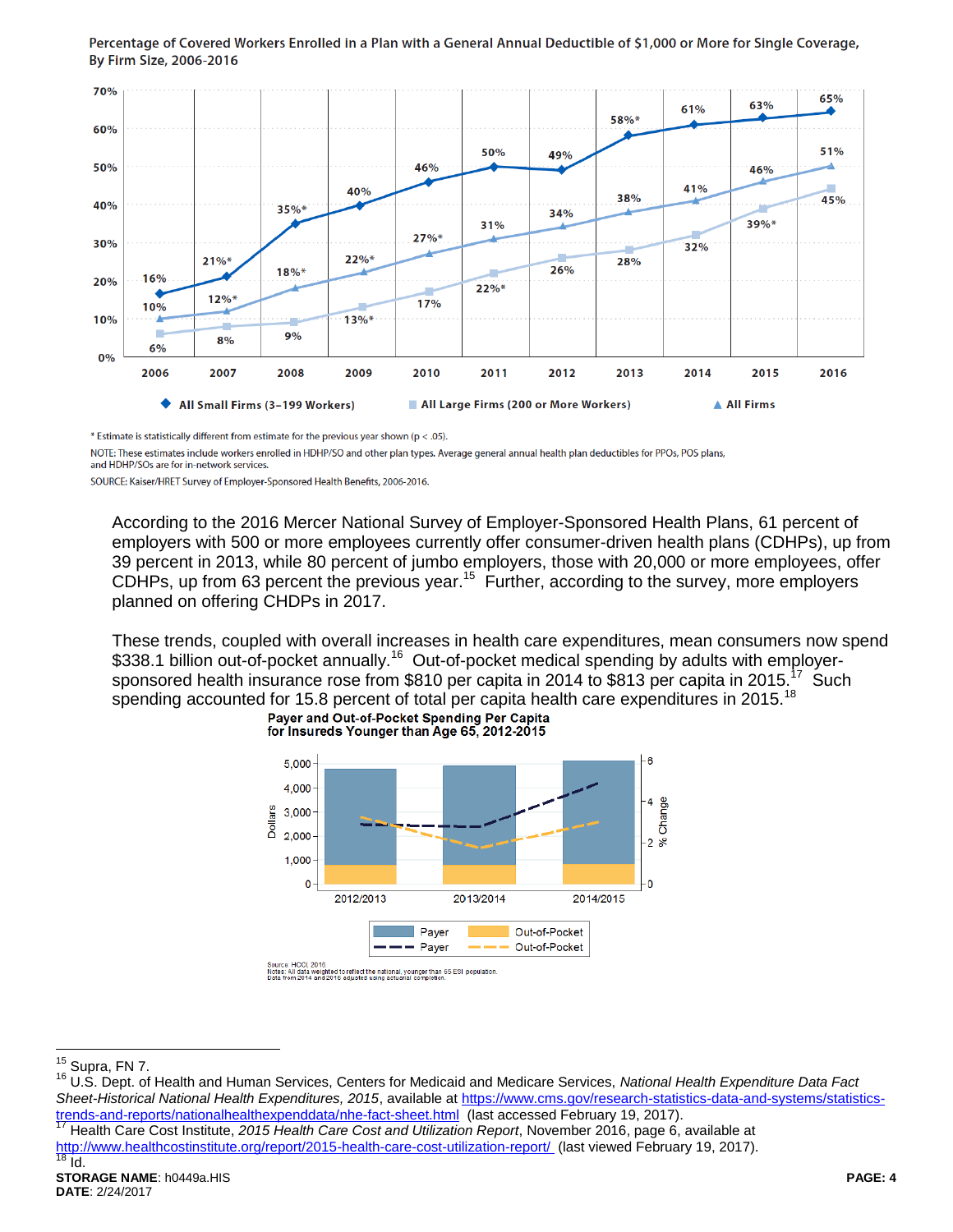# *National Price Transparency Studies*

To explore how expanding price transparency efforts could produce significant cost savings for the healthcare system, the Gary and Mary West Health Policy Center funded an analysis, "Healthcare Price Transparency: Policy Approaches and Estimated Impacts on Spending." This report, conducted in collaboration with researchers from the Center for Studying Health System Change and RAND, found that implementation of three policy changes could save \$100 billion over ten years.

- Provide personalized out-of-pocket expense information to patients and families before receiving care.
- Provide prices to physicians through electronic health record systems when ordering treatments and tests.
- Expand state-based all-payer health claims databases (APCDs), which could save up to \$55 billion by collecting and providing data and analytics tools that supply quality, efficiency and cost information to policy makers, employers, providers, and patients.

The report specifically found that requiring all private health insurance plans to provide personalized out-of-pocket price data to enrollees would reduce total health spending by an estimated \$18 billion over the next 10 years.<sup>20</sup>

As Americans shoulder more health care costs, research suggests that they are looking for more and better price information.<sup>21</sup>

# Many Americans want help managing their health care spending.

Figure 16: Percent who say the following resources would help them a lot or some with their health care spending:



 $\overline{a}$ 

<sup>19</sup> White, C., Ginsburg, P., et al., Gary and Mary West Health Policy Center, *Healthcare Price Transparency: Policy Approaches and Estimated Impacts on Spending*, May 2014, available at: [http://www.westhealth.org/wp-content/uploads/2015/05/Price-Transparency-](http://www.westhealth.org/wp-content/uploads/2015/05/Price-Transparency-Policy-Analysis-FINAL-5-2-14.pdf)[Policy-Analysis-FINAL-5-2-14.pdf.](http://www.westhealth.org/wp-content/uploads/2015/05/Price-Transparency-Policy-Analysis-FINAL-5-2-14.pdf)<br>20 Id. at ps. 4

 $Id.$  at pg. 1.

<sup>21</sup> Public Agenda and Robert Wood Johnson Foundation, *How Much Will It Cost? How Americans Use Prices in Health Care*, March 2015, page 34, available a[t https://www.publicagenda.org/files/HowMuchWillItCost\\_PublicAgenda\\_2015.pdf](https://www.publicagenda.org/files/HowMuchWillItCost_PublicAgenda_2015.pdf) (last viewed February 19, 2017).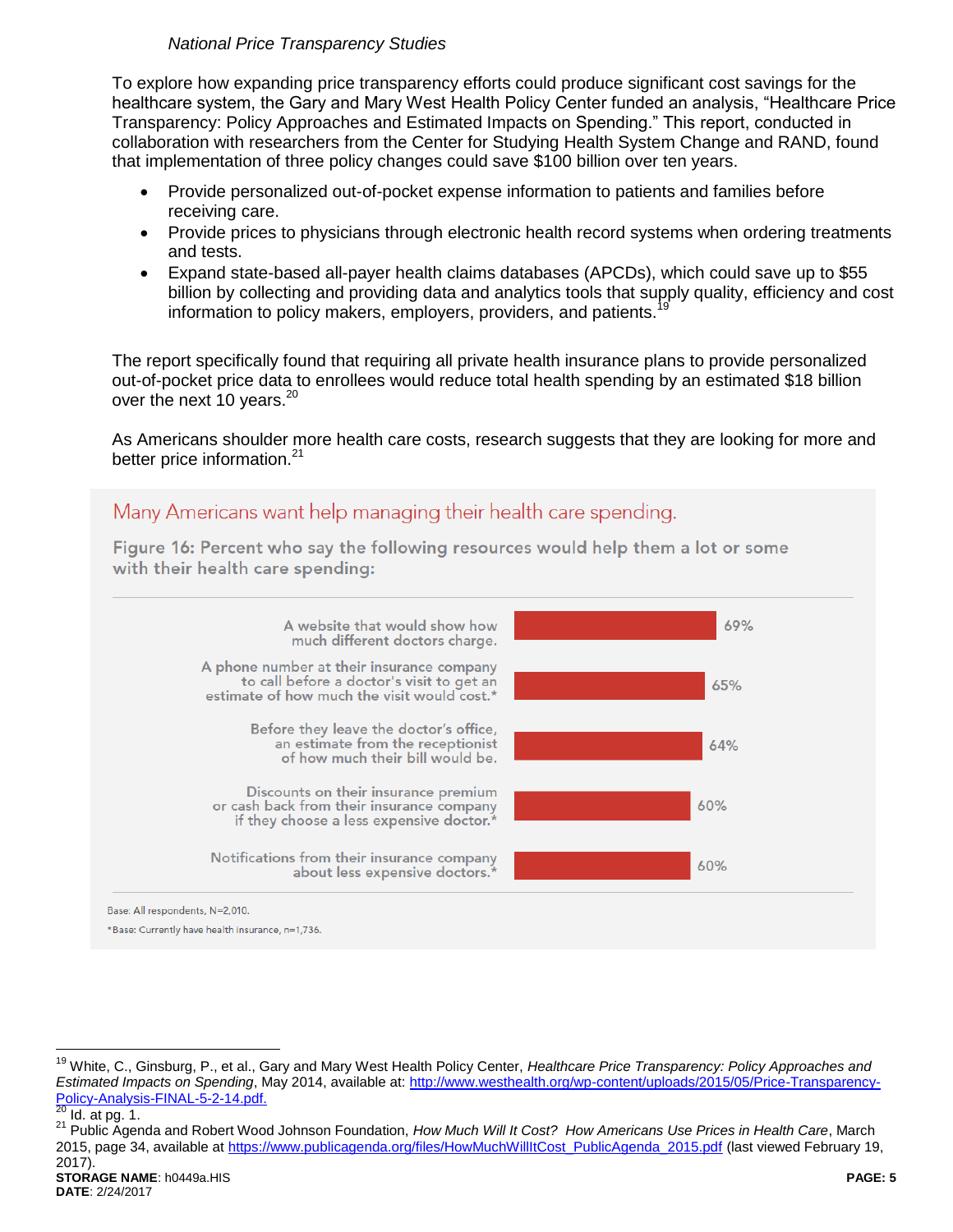One study in 2014, which conducted a nationally representative survey of more than 2,000 adults, found that 56 percent of Americans actively searched for price information before obtaining health care, including 21 percent who compared the price of health care services across multiple providers.<sup>22</sup> The chart below illustrates the finding that, as a consumer's health plan deductible increases, the consumer is more likely to seek out price information. $23$ 

People with deductibles over \$500 are more likely to seek price information.

by deductible amount: 74%+ 67%  $67%$ <sup>+</sup>

\$500 to \$1,000

\$1,001 to \$3,000

More than \$3,000

Figure 2: Percent who say they have tried to find price information before getting care,

Base: Currently have health insurance, n=1,736.

48%\*

No deductible

53%\*

Less than \$500

Estimates for groups indicated by \* are not statistically different from each other, and groups indicated by † are not statistically different from each other; groups indicated by \* are statistically different from groups indicated by † at the p<.05 level.

The individuals who compared prices stated that such research impacted their health care choices and saved them money.<sup>24</sup> In addition, the study found that most Americans do not equate price with quality of care. Seventy one percent do not believe higher price impart a higher level care quality and 63 percent do not believe that lower price is indicative of lower level care quality.<sup>25</sup> Because of the high level of cost-sharing associated with CDHPs, these consumers are more price-sensitive than consumers with plans that have much lower cost-sharing obligations. In fact, these consumers find an estimate of their individual out-of-pocket costs more useful than any other kind of health care price transparency tool.<sup>26</sup> Another study found that when they have access to well-designed reports on price and quality, 80 percent of health care consumers will select the highest value health care provider. $27$ 

Additional research has found the use of price transparency tools to be associated with lower total claims payments for common medical services and procedures.<sup>28</sup> A recent study sought the measure the impact of consumer access to health care price data on the cost of three of the most common health services- laboratory tests, advanced imaging services, and clinician office visits.<sup>29</sup> Medical claims from 2010 to 2013 of more than 500,000 patients insured in the U.S. by 18 employers who provided a health care price transparency platform were reviewed to determine the total claims payment for the three services.<sup>30</sup>

 $30$  Id.

 $\overline{a}$  $22$  Id. at pg. 3.

 $23$  Id. at pg. 13.

 $24$  Id. at pg. 4.

 $25$  Supra, FN 23.

<sup>26</sup> American Institute for Research, *Consumer Beliefs and Use of Information About Health Care Cost, Resource Use, and Value*, Robert Wood Johnson Foundation, October 2012, page 4, available at

[http://www.rwjf.org/content/dam/farm/reports/issue\\_briefs/2012/rwjf402126.](http://www.rwjf.org/content/dam/farm/reports/issue_briefs/2012/rwjf402126)

<sup>27</sup> Hibbard, JH, et al., *An Experiment Shows That a Well-Designed Report on Costs and Quality Can Help Consumers Choose High-Value Health Care*, Health Affairs 2012; 31(3): 560-568.

<sup>28</sup> Whaley, C., Schneider Chafen, J., et al., *Association Between Availability of Health Service Prices and Payments for These Services*, Journal of the American Medical Association. 2014;312(16): 1670-1676.  $^{29}$  Id.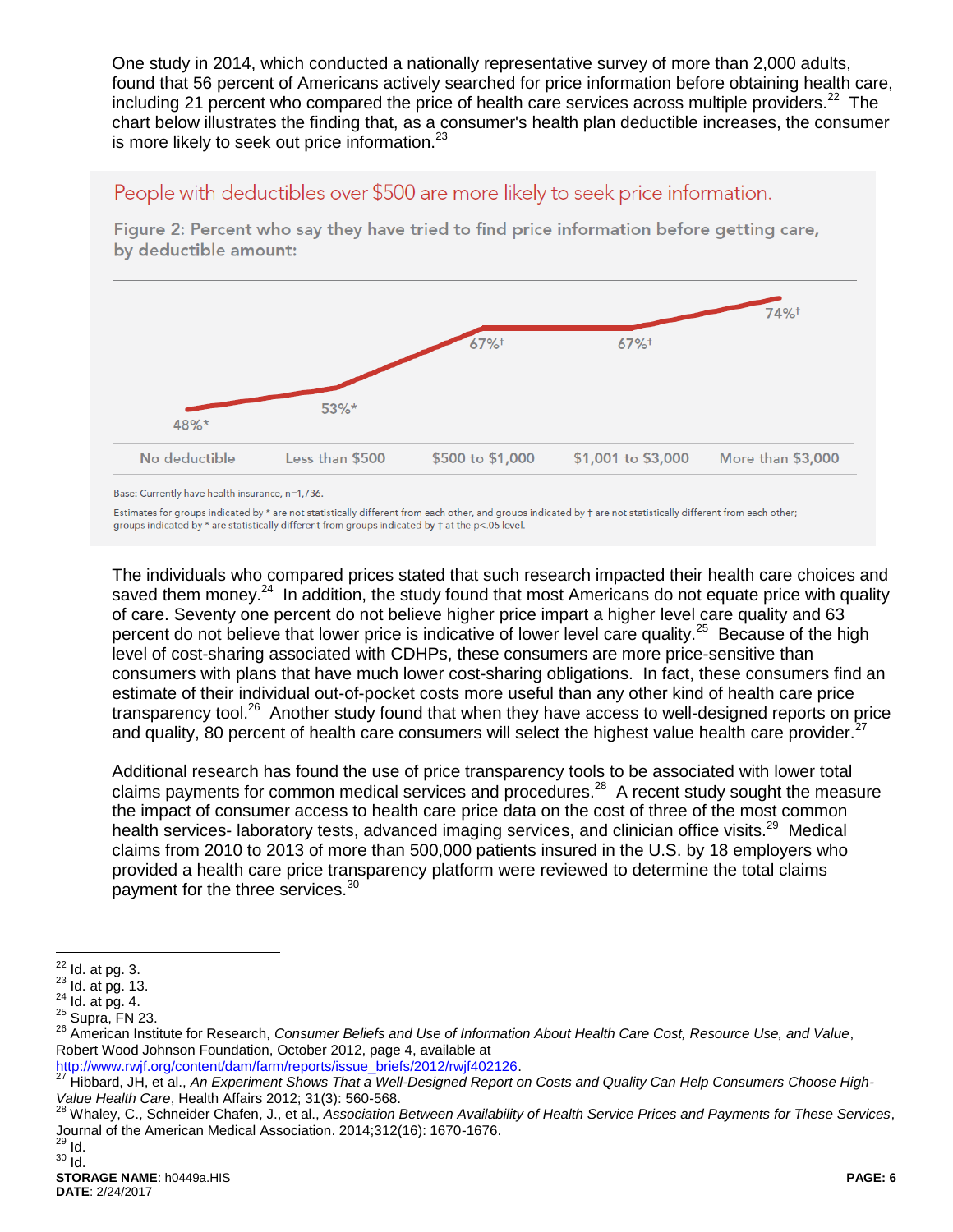Researchers accessed the price transparency platform to determine which claims were associated with a prior search of the platform. In the study sample, 6 percent of lab test claims, 7 percent of advanced imaging claims, and nearly 27 percent of clinician office visit claims were associated with a search.<sup>31</sup> Prior to accessing the price transparency platform, searchers had higher claim payments than nonsearchers for each of the services. After using the price transparency platform, searchers paid nearly 14 percent less for lab test services, 13 percent less for advanced imaging services, and 1 percent less for doctor office visits than non-searchers. $32$  The study concluded that patient access to pricing information before obtaining clinical services may result in lower overall payments made for clinical care.<sup>33</sup>

# *Florida Efforts in Health Care Price Transparency*

## Florida Patient's Bill of Rights and Responsibilities

In 1991, s. 381.026, F.S., enacted the Florida Patient's Bill of Rights and Responsibilities (Patient's Bill of Rights).<sup>34</sup> The statute established the right of patients to expect medical providers to observe standards of care in providing medical treatment and communicating with their patients.<sup>35</sup> The standards of care include, but are not limited to, the following aspects of medical treatment and patient communication:

- Individual dignity;
- Provision of information;
- Financial information and the disclosure of financial information;
- Access to health care;
- Experimental research; and
- Patient's knowledge of rights and responsibilities.

Under s. 381.026(4)(c), F.S., a patient has the right to request certain financial information from health care providers and facilities.<sup>36</sup> Specifically, upon request, a health care provider or health care facility must provide a person with a reasonable estimate of the cost of medical treatment prior to the provision of treatment.<sup>37</sup> Estimates must be written in language "comprehensible to an ordinary layperson."<sup>38</sup> The reasonable estimate does not preclude the health care provider or health care facility from exceeding the estimate or making additional charges as the patient's needs or medical condition warrant.<sup>39</sup> A patient has the right to receive a copy of an itemized bill upon request and to receive an explanation of charges upon request.<sup>40</sup>

 $\overline{a}$  $31$  Id.

 $\frac{32}{33}$  Id.

<sup>33</sup> Id.

<sup>&</sup>lt;sup>34</sup> S. 1. Ch. 91-127, Laws of Fla. (1991); s. 381.026, F.S.; The Florida Patient's Bill of Rights and Responsibilities is intended to promote better communication and eliminate misunderstandings between the patient and health care provider or health care facility. The rights of patients include standards related to individual dignity; information about the provider, facility, diagnosis, treatments, risks, etc.; financial information and disclosure; access to health care; experimental research; and patient's knowledge of rights and responsibilities. Patient responsibilities include giving the provider accurate and complete information regarding the patient's health, comprehending the course of treatment and following the treatment plan, keeping appointments, fulfilling financial obligations, and following the facility's rules and regulations affecting patient care and conduct.

 $35$  S. 381.026(3), F.S.

 $36$  S. 381.026(4)(c), F.S.  $37$  S. 381.026(4)(c)3., F.S.

 $38$   $\overline{1}$ d.

<sup>39</sup> Id.

**STORAGE NAME**: h0449a.HIS **PAGE: 7 DATE**: 2/24/2017 <sup>40</sup> S. 381.026(4)(c)5., F.S.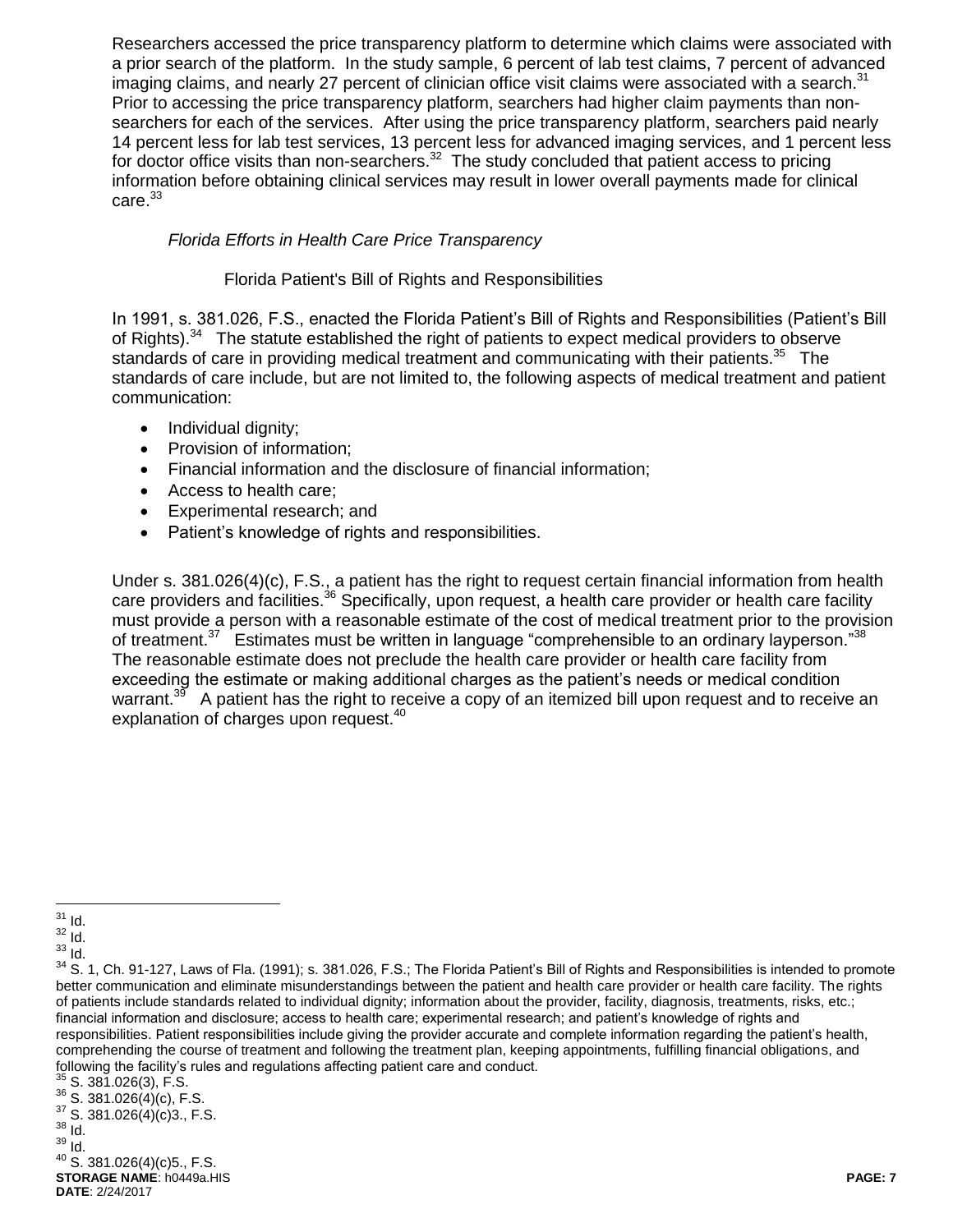Currently, under the Patient's Bill of Rights financial information and disclosure provisions:

- A request is necessary before a health care provider or health care facility must disclose to a Medicare-eligible patient whether the provider or facility accepts Medicare payment as full payment for medical services and treatment rendered in the provider's office or health care facility.
- A request is necessary before a health care provider or health care facility is required to furnish a person an estimate of charges for medical services before providing the services. The Florida Patient's Bill of Rights and Responsibilities does not require that the components making up the estimate be itemized or that the estimate be presented in a manner that is easily understood by an ordinary layperson.
- A licensed facility must place a notice in its reception area that financial information related to that facility is available on the Agency's website.
- The facility may indicate that the pricing information is based on a compilation of charges for the average patient and that an individual patient's charges may vary.
- A patient has the right to receive an itemized bill upon request.

Health care providers and health care facilities are required to make available to patients a summary of their rights. The applicable regulatory board or Agency may impose an administrative fine when a provider or facility fails to make available to patients a summary of their rights.<sup>41</sup>

In 2011, the Legislature passed HB 935,<sup>42</sup> which amended the Patient's Bill of Rights to authorize, but not require, primary care providers<sup>43</sup> to publish a schedule of charges for the medical services offered to patients.<sup>44</sup> The schedule must include certain price information for at least the 50 services most frequently provided by the primary care provider.<sup>45</sup> The law also requires the posting of the schedule in a conspicuous place in the reception area of the provider's office and at least 15 square feet in size.<sup>46</sup> A primary care provider who publishes and maintains a schedule of charges is exempt from licensure fees for a single renewal of a professional license and from the continuing education requirements for a single 2-year period. $47$ 

The law also requires urgent care centers to publish a schedule of charges for the medical services offered to patients.<sup>48</sup> The schedule requirements are the same as those established for primary care providers.<sup>49</sup> An urgent care center that fails to publish and post the schedule of charges is subject to a fine of not more than \$1,000 per day (until the schedule is published and posted).<sup>50</sup>

In 2012, the Legislature passed HB 787,<sup>51</sup> which built upon the transparency requirements established by HB 935. The law amended the definition of "urgent care center" to include any entity that holds itself

 $S. 381.026(4)(c)3., F.S.$ 

 $\overline{a}$  $41$  S. 381.0261, F.S.

<sup>42</sup> Ch. 2011-122, Laws of Fla.

 $43$  S. 381.026(2)(d), F.S., defines primary care providers to include allopathic physicians, osteopathic physicians, and nurses who provide medical services that are commonly provided without referral from another health care provider, including family and general practice, general pediatrics, and general internal medicine.

 $45$  Id.

 $^{46}$  Id.

S. 381.026(4)(c)4., F.S.

<sup>48</sup> S. 395.107(1), F.S.

<sup>49</sup> S. 395.107(2), F.S.

<sup>50</sup> In 2012, the Legislature considered, but did not pass, HB 1329. The bill required ambulatory surgical centers and diagnosticimaging centers to comply with the provisions of s. 395.107, F.S., established by HB 935 in 2011, and required physicians to publish, in writing, a schedule of medical charges. The bill would have imposed a fine of \$1,000, per day, on an urgent care center, ambulatory surgical center, or diagnostic-imaging center that fails to post the schedule of medical charges. The failure of a practitioner to publish and distribute a schedule of medical charges subjected the practitioner to discipline under the applicable practice act and s. 456.072, F.S. Lastly, the bill addressed balance billing by requiring health insurers, hospitals, and medical providers to disclose contractual relationships among the parties and to disclose, in advance of the provision of medical care or services, whether or not the patient will be balance billed as a result of the contractual relationship, or lack thereof, among the insurer, hospital, and medical provider. Failure to provide disclosure to the insured as required by this provision of the bill resulted in a \$500 fine, per occurrence, to be imposed by the AHCA.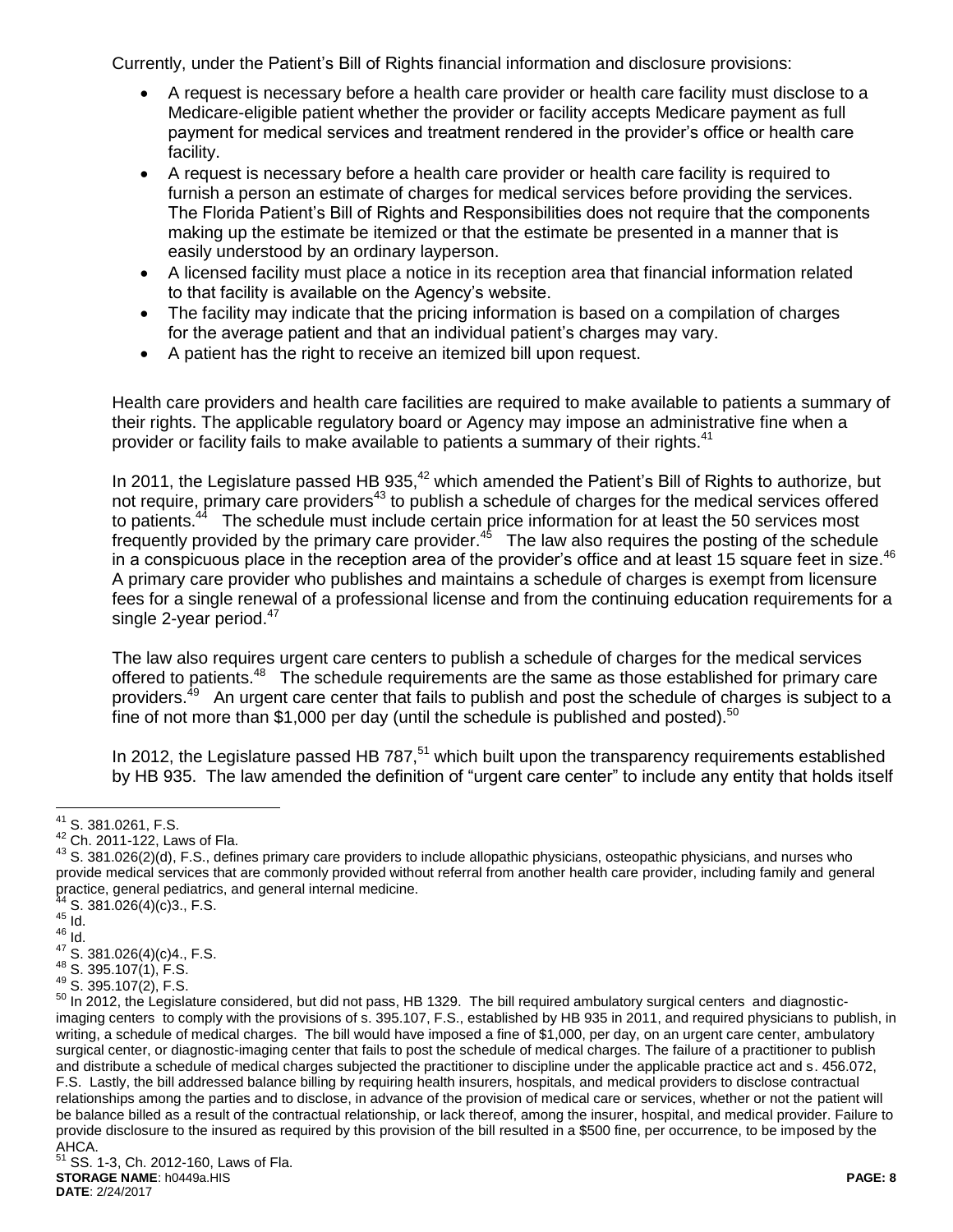out to the general public, in any manner, as a facility or clinic where immediate, but not emergent, care is provided, expressly including offsite facilities of hospitals or hospital-physician joint ventures; and licensed health care clinics that operate in three or more locations in the definitions.

The law requires a schedule of charges for medical services posted by an urgent care center to describe each medical service in language comprehensible to a layperson. This provision prevents a center from using medical or billing codes, Latin phrases, or technical medical jargon as the only description of each medical service. The law also requires the text of the schedule of medical charges to fill at least 12 square feet of the total 15 square feet area of the posted schedule, and allows use of an electronic device for the posting. The device must measure at least three square feet in size and be accessible to all consumers during business hours.

In 2016, the Legislature passed, and the Governor signed, HB 1175, which requires the greatest amount of health care price and quality transparency in Florida to date. The law ensures greater consumer access to health care price and quality information by requiring certain heath care providers, insurers and health maintenance organizations HMOs to give that information to patients. The law also required the Agency for Health Care Administration (AHCA) to contract with a vendor for an all-payer claims database (APCD), which provides an online, searchable method for consumers to compare provider price and quality, and a Florida-specific data set for price and quality research purposes. On January 3, 2017, AHCA recommended that the Health Care Cost (HCCI) Institute be awarded the contract to build and maintain the APCD and the Florida-specific data set. AHCA and HCCI continue to discuss the terms of the contract necessary to implement the provisions of the law. The law requires insurers and HMOs to submit data to the APCD.

The law creates pre-treatment transparency obligations for hospitals, ambulatory surgery centers, health care practitioners providing non-emergency services in these facilities, and insurers and HMOs. Facilities must post online the average payments and payment ranges received for bundles of health care services defined by AHCA. This information must be searchable by consumers. Facilities must provide, within 7 days of a request, a written, good faith, personalized estimate of charges, including facility fees, using either bundles of health care services defined by AHCA or patient-specific information. Failure to provide the estimate results in a daily licensure fine of \$1,000, up to \$10,000. Facilities must inform patients of health care practitioners providing their nonemergency care in hospitals and these practitioners must provide the same type of estimate, subject to a daily fine of \$500, up to \$5,000.

Facilities and facility practitioners must publish information on their financial assistance policies and procedures. Insurers and HMOs must create online methods for patients to estimate their out-of-pocket costs, both using the service bundles established by AHCA and HCCI and based on patient-specific estimates using the personalized estimate the patient obtains from facilities and practitioners. In addition, diagnostic-imaging centers owned by a hospital but located off of the premises must publish and post charges for services pursuant to s. 395.107, F.S., which currently requires urgent care centers to do the same.

Post-treatment, facilities must provide an itemized bill within 7 days of discharge or request, whichever is later, meeting certain requirements for comprehension by a layperson, and identifying any providers who may bill separately for the care received in the facility.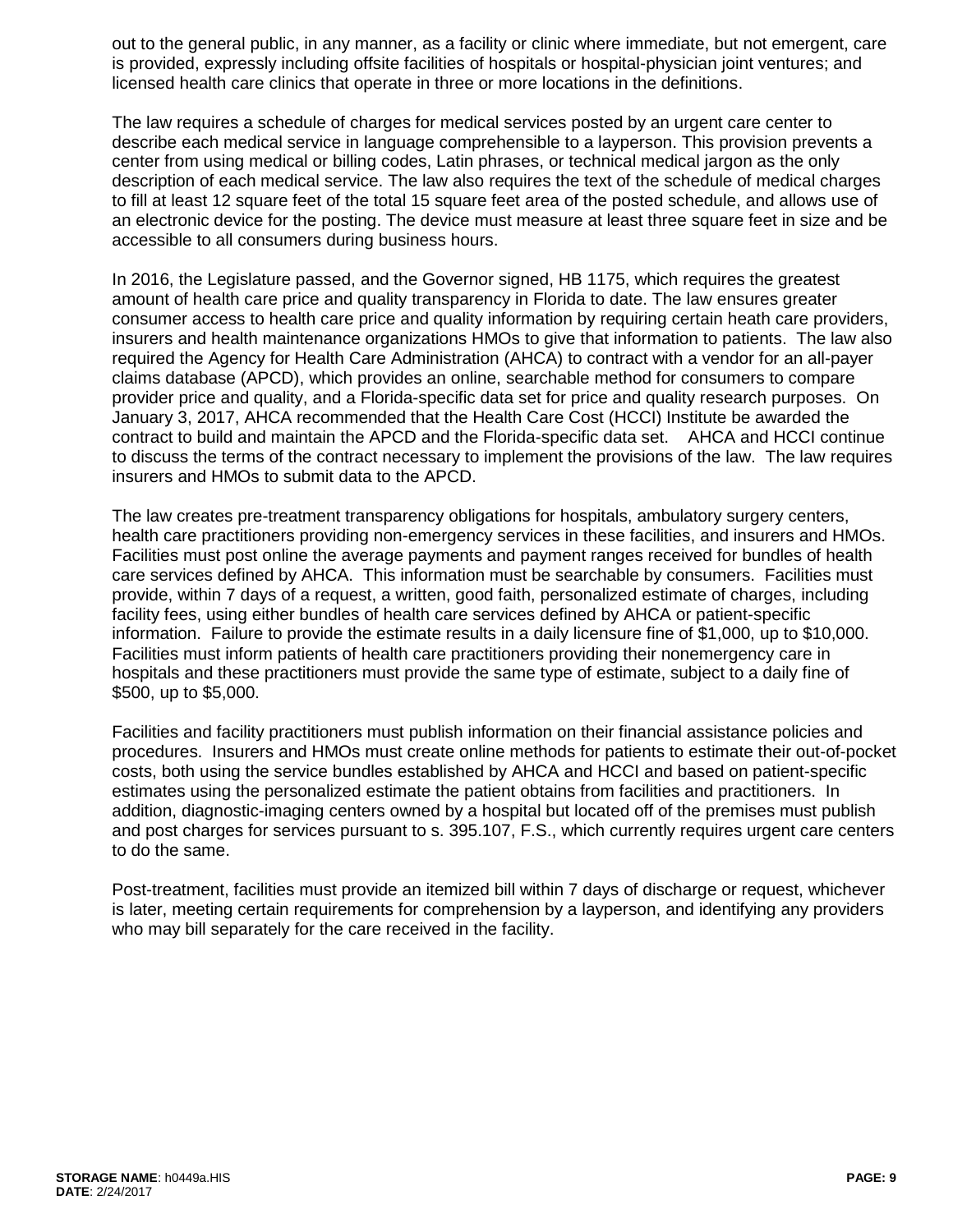The Florida Center for Health Information and Transparency (the Florida Center) provides a comprehensive health information system (information system) that includes the collection, compilation, coordination, analysis, indexing, dissemination, and utilization of health-related data. The Florida Center is housed within AHCA and is funded through appropriations in the General Appropriations Act, through grants, gifts, and other payments, and through fees charged for services. Offices within the Florida Center, which serve different functions, are:

- Data Collection and Quality Assurance, which collects patient discharge data from all licensed acute care hospitals (including psychiatric and comprehensive rehabilitation units), comprehensive rehabilitation hospitals, ambulatory surgical centers and emergency departments.
- Risk Management and Patient Safety, which conducts in-depth analyses of reported incidents to determine what happened and how the facility responded to the incident.
- Data Dissemination and Communication, which maintains AHCA's health information website, provides technical assistance to data users, and creates consumer brochures and other publications.
- Health Information Exchange and Policy Analysis, which monitors innovations in health information technology, informatics, and the exchange of health information and provides a clearinghouse of technical resources on health information exchange, electronic prescribing, privacy and security, and other relevant issues.

The Florida Center electronically collects patient data from every Florida licensed inpatient hospital, ambulatory surgery center (ASC), emergency department, and comprehensive rehabilitation hospital on a quarterly basis. The Florida Center must maintain any data sets in existence before July 1, 2016, unless such data sets duplicate information that is readily available from other credible sources, and may collect or compile data on:

- Health resources, including licensed health care practitioners, by specialty and type of practice. and including information collected by the Department of Health.
- Health service inventories, including acute care, long-term care, and other institutional care facilities and specific services provided by hospitals, nursing homes, home health agencies, and other licensed health care facilities.
- Service utilization for licensed health care facilities.
- Health care costs and financing, including trends in health care prices and costs, the sources of payment for health care services, and federal, state, and local expenditures for health care.
- The extent of public and private health insurance coverage in this state; and
- Specific quality-of-care initiatives involving various health care providers when extant data is not adequate to achieve the objectives of the initiative.

The Florida Center maintains www.FloridaHealthFinder.gov, which was established to assist consumers in making informed health care decisions and lead to improvements in quality of care in Florida. The website provides a wide array of search and comparative tools to the public which allow easy access to information on hospitals, ambulatory surgery centers, emergency departments, hospice providers, physician volume, health plans, nursing homes, and prices for prescription drugs in Florida. The website also provides tools to researchers and professionals to allow specialized data queries, but requires users to have some knowledge of medical coding and terminology. Some of the features and data available on the website include a multimedia encyclopedia and symptoms navigator, hospital and ambulatory surgery centers performance data, data on mortality, complication, and infection rates for hospitals, and a facility/provider locator. AHCA is frequently improving the functionality of the website by adding more information and search capabilities.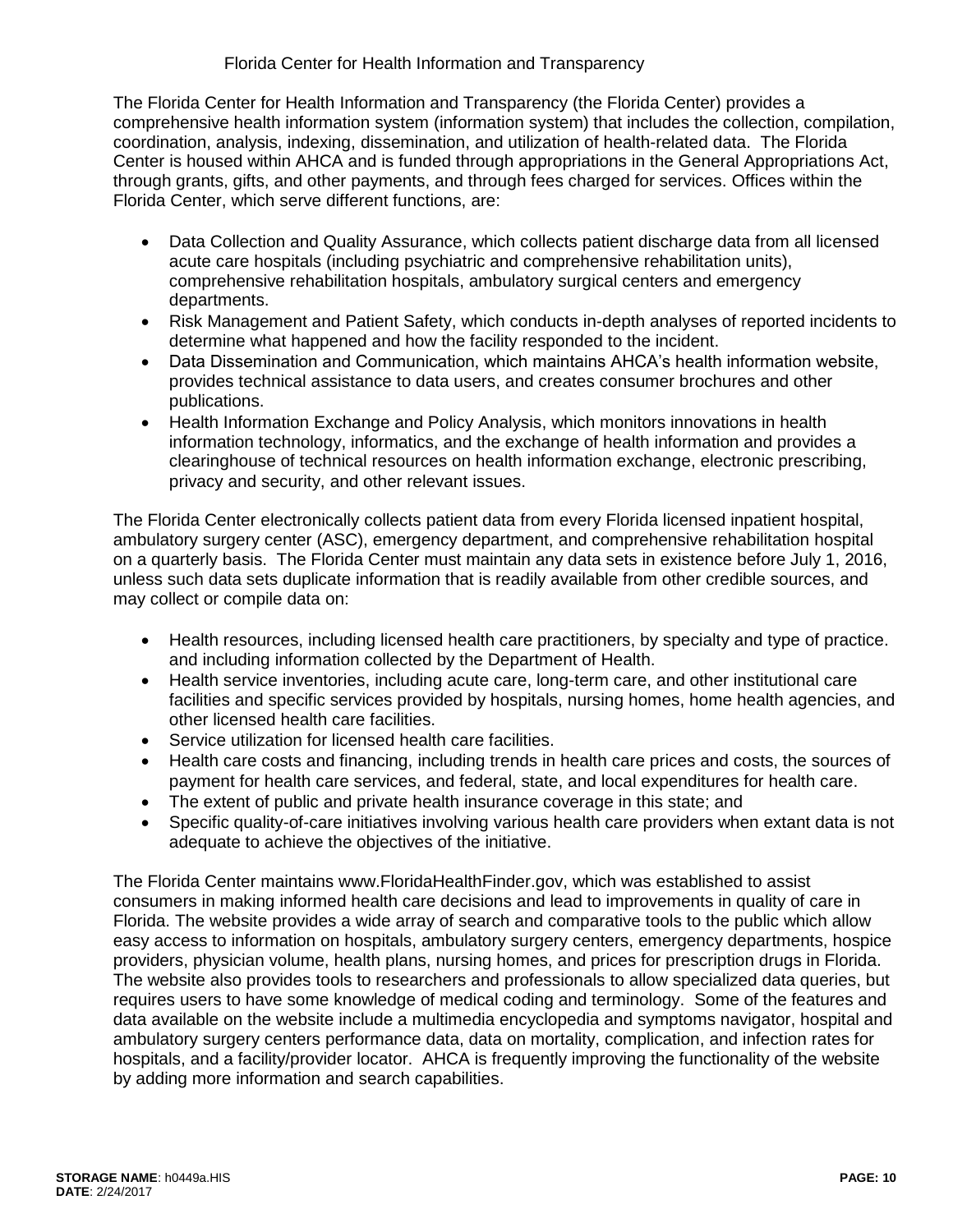# *The New Hampshire State Employee SmartShopper Incentive Program*

In 2010, the State of New Hampshire began offering state employees a new pilot program called Compass SmartShopper.<sup>52</sup> The program was designed to lower healthcare costs by providing consumers cost information for common elective procedures, and providing cash incentives when they chose to receive care from a cost-effective provider as identified by Compass Healthcare Advisers.<sup>53</sup> The program rewarded employees for being more engaged in the cost of their healthcare decisions, while also helping the state avoid unnecessary claims costs.<sup>54</sup> The incentives are tied to choosing the "most cost-effective", "2<sup>nd</sup> most cost-effective," or "3<sup>rd</sup> most cost-effective" option for a list of particular services. The chart below provides an example of the options available for a variety of services within the program:<sup>55</sup>

|                                                | <b>Incentive Amount</b>              |                                     |                                     |  |
|------------------------------------------------|--------------------------------------|-------------------------------------|-------------------------------------|--|
| <b>Incentive Reward</b><br><b>Services</b>     | <b>Most</b><br><b>Cost-Effective</b> | $2nd$ Most<br><b>Cost-Effective</b> | $3rd$ Most<br><b>Cost-Effective</b> |  |
| <b>Back Surgery</b><br>(inpatient laminectomy) | \$500                                | \$250                               | n/a                                 |  |
| CT Scan                                        | \$150                                | \$75                                | \$50                                |  |
| Hernia Repair                                  | \$250                                | \$100                               | \$50                                |  |
| Mammogram                                      | \$50                                 | \$25                                | n/a                                 |  |
| Tonsillectomy                                  | \$150                                | \$75                                | \$50                                |  |
| Ultrasound<br>(non-maternity)                  | \$50                                 | \$25                                | n/a                                 |  |

With three years of education and outreach, the program had produced \$12 million in savings and over \$1 million paid in incentives.<sup>56</sup> The data shows that:

- Consumers are 11 times more likely to use a transparency program when incentives are included;
- Roughly 90 percent of enrollees have shopped at least once, and 66 percent repeatedly shop and earn incentives;
- The program averages approximately \$650 in savings each time an employee shops; and
- In 2015, the program achieved a 13:1 return on investment.

# Insurance Regulation

The regulatory oversight of insurance companies is generally reserved to the states. In Florida, the Office of Insurance Regulation (OIR), within the Department of Financial Services, is responsible for all activities concerning insurers and other risk bearing entities, including licensing, rates, policy forms, market conduct, claims, issuance of certificates of authority, solvency, viatical settlements, premium financing, and administrative supervision, as provided under the insurance code.<sup>57</sup>

<https://das.nh.gov/hr/documents/compass%20memo.pdf> (last accessed February 19, 2017).

<https://das.nh.gov/hr/documents/VitalsSmartShopperIncentiveList.pdf> (last accessed February 19, 2017).

**STORAGE NAME**: h0449a.HIS **PAGE: 11** s. 20.121(3)(a)1., F.S. The OIR's commissioner is the agency head for purposes of final agency action, and its rulemaking body is the Financial Services Commission (the Governor and the Cabinet).

 $\overline{a}$ State of New Hampshire, Department of Administrative Services, Vitals SmartShopper Program, available at [https://das.nh.gov/hr/Vitals\\_SmartShopper.html](https://das.nh.gov/hr/Vitals_SmartShopper.html) (last accessed February 19, 2017).  $\frac{1}{53}$  Id.

<sup>54</sup> Compass SmartShopper Program Personnel Memo, June 28, 2010, available at

<sup>55</sup> State of New Hampshire, Department of Administrative Services, Incentive List, available at

Right to Shop: The Next Big Thing in Health Care, Forbes: The Apothecary, August 5, 2016, available at <http://www.forbes.com/sites/theapothecary/2016/08/05/right-to-shop-the-next-big-thing-in-health-care/> (last accessed February 19, 2017).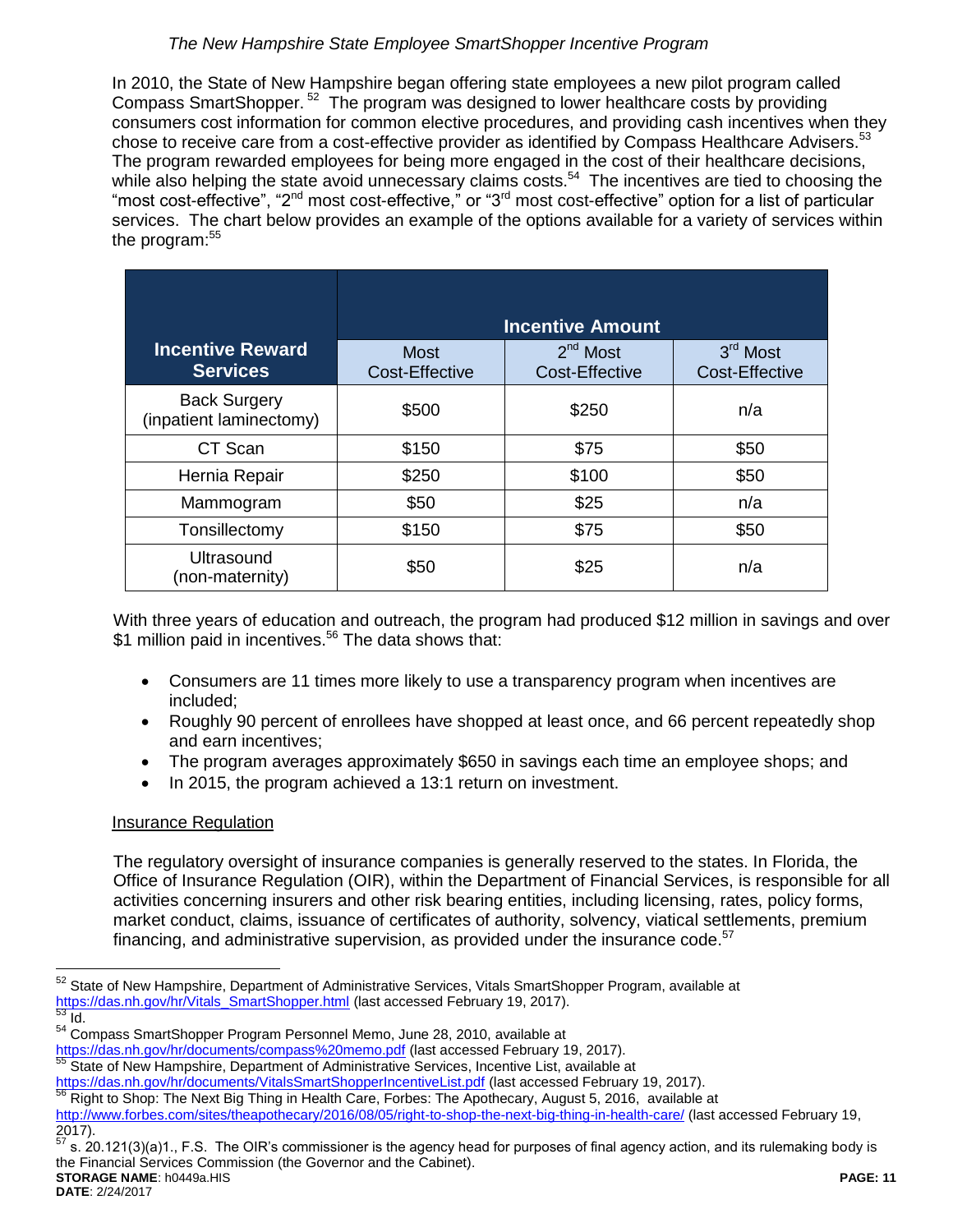All persons who transact insurance in the state must comply with the Insurance Code (Code).<sup>58</sup> Under the Code, OIR has the power to collect, propose, publish, and dissemintate any information relating to the subject matter of the Code,<sup>59</sup> and may investigate any matter relating to insurance.<sup>60</sup> OIR also has the power to levy administrative fines against insurers who violate the Code.<sup>61</sup> as well as deny, suspend, or revoke any certificates of authority, license, or permit.<sup>62</sup>

# **Effect of the Bill**

HB 449 creates the Patient Savings Act, which requires health insurers to create a shared savings incentive program (Program) to encourage insured individuals to shop for high quality, lower cost health care services and share any savings realized as a result of the insured's choice. The bill requires implementation of these incentive programs for plan years beginning January 1, 2018

## *Definitions*

The bill defines the following terms:

- "Average price" is means the average amount paid to an in-network health care provider for a shoppable health care service within a 1-year period or as determined by another method approved by OIR.
- "Contracted amount" means the amount agreed to be paid by the health insurer to a health care provider for shoppable health care services, including any facility fees charged by the provider.
- "Health care provider" is defined as a comprehensive list of more than 25 individual entities or groups that provide a health care service.
- "Health insurer" means an insurer offering health insurance and a HMO.
- "Shared savings incentive program" means the program established by a health insurer that shares any savings with an insured based on that insured's choice of a high quality, lower-cost shoppable health care service compared to the average price of the service.
- "Shoppable health care service" include nonemergency health services received by an insured and for which the insured may be eligible to share savings under the Program. The services include:
	- o Clinical laboratory services.
	- o Infusion therapy.
	- o Inpatient and outpatient surgical procedures.
	- o Obstetrical and gynecological services.
	- o Outpatient nonsurgical diagnostic tests and procedures.
	- o Physical and occupational therapy services.
	- o Radiology and imaging services.

## *Shared Savings Incentive Program*

The bill requires a health insurer to provide a method for an insured to request information on the contracted amount with a health care provider for shoppable health care services, as well as the average price and quality information, if available, for those same services and health care providers. Upon the request of an insured, an insurer must provide within 2 working days a good faith estimate of the contracted amount for the shoppable health care service, as well as an estimate of copayments, deductibles, and other cost-sharing responsibilities.

Using the information from the health insurer, if the insured obtains a shoppable health care service for less than the average price for the service, the bill requires the savings to be shared by the health insurer and the insured. The cash payment can be calculated as a percentage between the contracted

 $\overline{a}$ 

 $^{58}$  S. 624.11, F.S. The Insurance Code consists of chapters 624-632, 634, 635, 636, 641, 642, 648, and 651, F.S.

 $59$  S. 624.307(4), F.S.

<sup>60</sup> S. 624.307(3), F.S.

 $61$  S. 624. 310(5), F.S.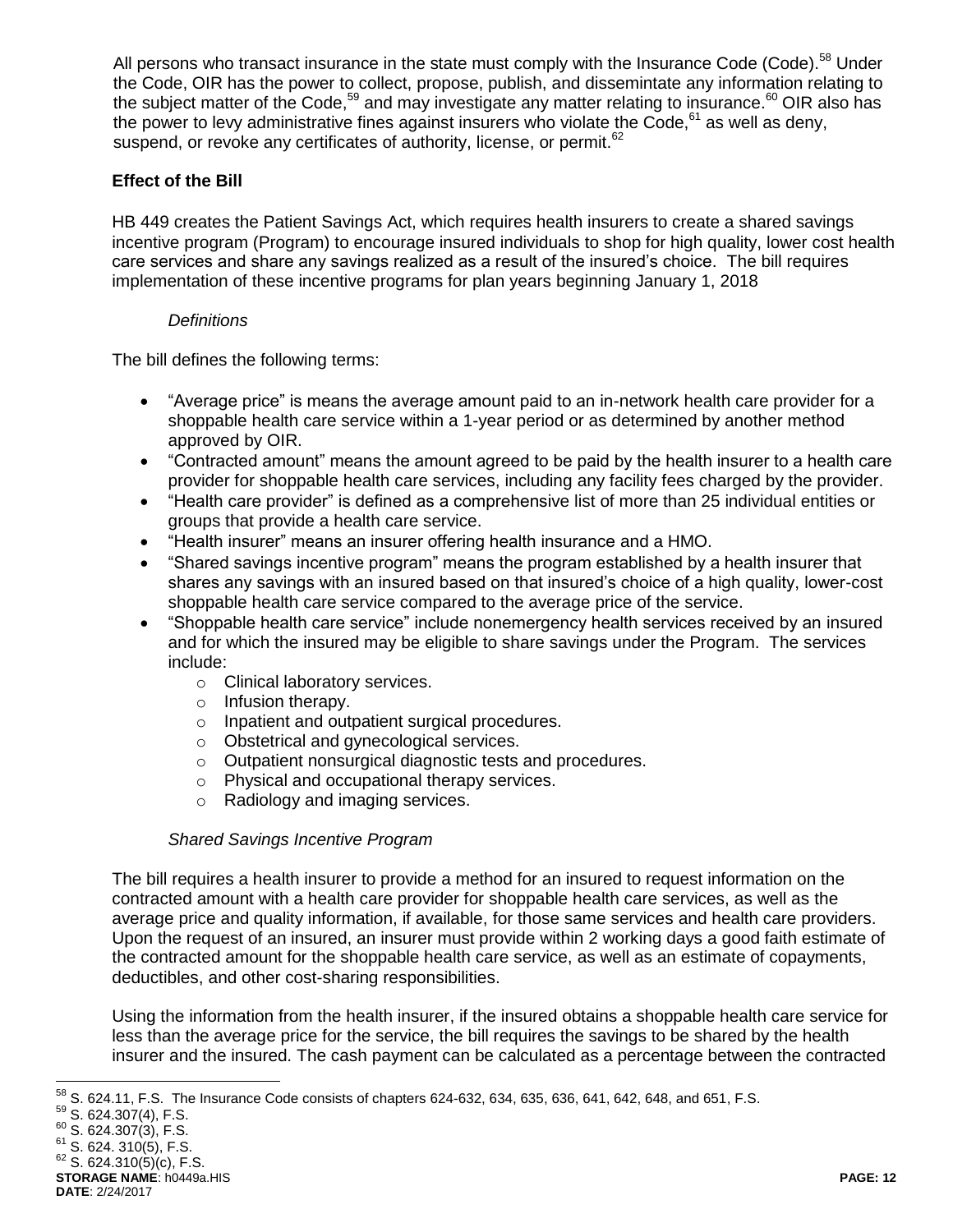amount and the average price, or by an alternative method approved by the Office of Insurance Regulation (OIR). The bill requires the cash payment be at least 50 percent of the health insurer's saved cost as compared to the average price. If an insured elects to receive a shoppable healthcare service from an out-of-network provider for less than the average in-network price, that service must be treated as in-network for purposes of calculating the incentive payment. The bill does not require a cash incentive payment to an insured for cost savings less than \$50, and incentive payments are not considered administrative expenses for purposes of rate development or filing.

The Program must be a component part of the policy, contract, or certificate of insurance provided by the health insurer, and the health insurer must notify its insureds of the Program annually and at the time of enrollment and renewal.

## *Reports*

The bill requires a health insurer to file a description of its Program for review by OIR, on a form prescribed by OIR, and requires an annual report to OIR that must include the:

- Total number of incentive payments made for the calendar year;
- Shoppable health care services by category for which payments were made;
- Average amount of incentive payments;
- Total amount saved by the health insurer when compared with the average prices for each shoppable health service; and
- Total number of insured and the percentage of total insured who participated in the program.

The bill requires OIR to submit an annual report to the President of the Senate and the Speaker of the House by April 1, 2019, and each year thereafter, which summarizes the annual Program reports submitted by the health insurers.

## *Enforcement*

The bill permits OIR to impose an administrative penalty of no more than \$5,000 per day against a health insurer which fails to comply with s. 627.6387, F.S. In addition, OIR is specifically authorized to suspend for 12 months or revoke the certificate of authority for a health insurer which fails to comply with the section. For health insurers that fail to meet the required filing deadline, the bill also allows OIR to order the health insurer to discontinue the issuance of policies, contracts, or certificates of insurance until the filing requirement has been fulfilled.

Finally, the bill provides OIR with rulemaking authority to implement the provisions of the bill.

The bill provides an effective date of upon becoming law.

## B. SECTION DIRECTORY:

- **Section 1:** Amends s. 624.155, F.S., relating to civil remedies.
- **Section 2:** Creates s. 627.6387, F.S., relating to shared savings incentive program.
- **Section 3:** Provides an effective date of upon becoming a law.

## **II. FISCAL ANALYSIS & ECONOMIC IMPACT STATEMENT**

## A. FISCAL IMPACT ON STATE GOVERNMENT:

1. Revenues:

None.

2. Expenditures: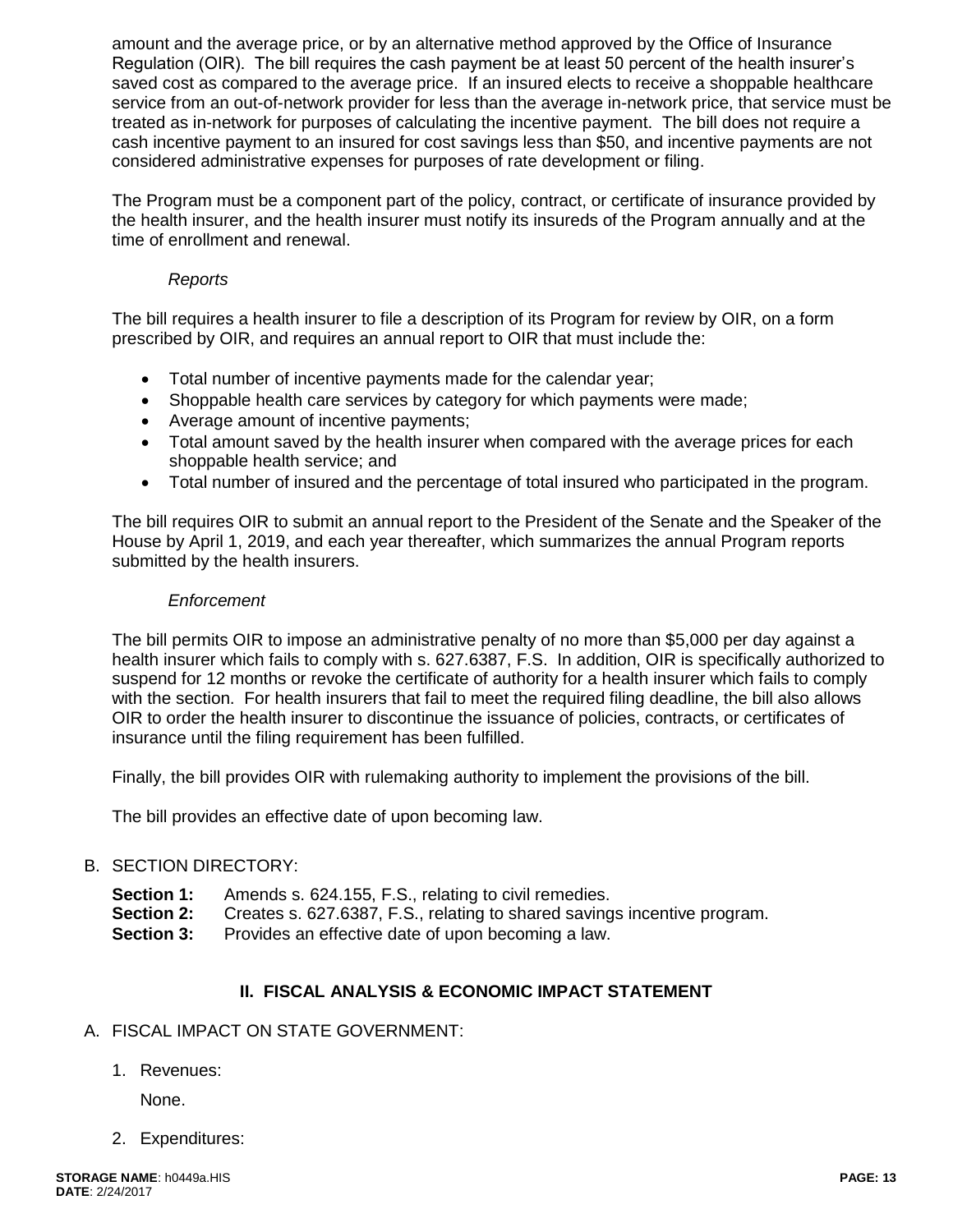OIR may realize an increase in workload as a result of ensuring compliance with the Program by health insurers and imposing the specific penalties for those health insurers that are not in compliance. There may be additional increased workload associated with compiling the Program reports from each health insurer and compiling the summary report for the President of the Senate and the Speaker of the House of Representatives each year.

- B. FISCAL IMPACT ON LOCAL GOVERNMENTS:
	- 1. Revenues:

None.

2. Expenditures:

None.

# C. DIRECT ECONOMIC IMPACT ON PRIVATE SECTOR:

Health insurers must develop and implement a Program beginning with the 2018 plan year. Each health insurer must include specific information on their website that allows an insured to research certain cost and quality information associated with health care providers, such as the average price for a shoppable health care services. Health insurers must also provide a good faith estimate, upon request from an insured, that includes contracted amounts for services from health care providers, including any copayments or other coinsurance obligations of the insured.

Health insurers are required to share any savings realized as a result of the treatment options chosen by their insureds for shoppable health care services. Insureds will receive cash payments for health care treatment options that are at least \$50 less than the average price noted by their health insurer.

D. FISCAL COMMENTS:

None.